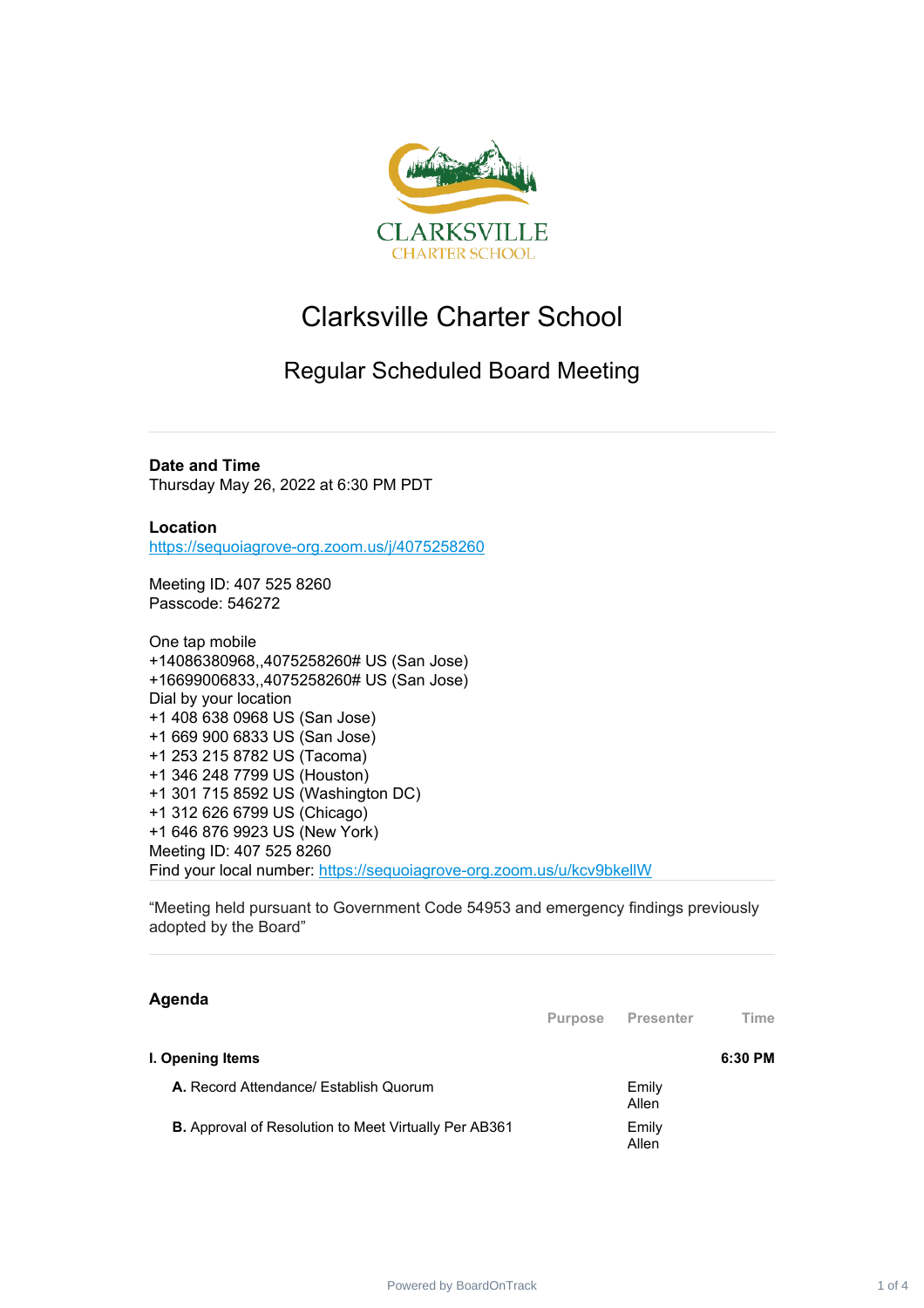| <b>C.</b> Call the Meeting to Order  | <b>Purpose</b> | <b>Presenter</b><br>Emily<br>Allen | Time |
|--------------------------------------|----------------|------------------------------------|------|
| <b>D.</b> Approval of Consent Agenda |                | Emily<br>Allen                     |      |

#### **Consent Agenda - Consideration for Action - One motion and vote will enact all consent agenda items that are routine in nature**

- 1. Approval of the Agenda
- 2. Approval of Minutes from April 27, 2022 Special Board Meeting
- 3. Approval of Minutes from April 27, 2022 Regular Board Meeting
- 4. Approval of School/Parent/Student Compact 2022-2023
- 5. Universal Pre-Kindergarten Plan 2022-2023
- 6. Staff Health Benefits 2022-2023
- 7. Pathways Renewal Contract 2022-2023
- 8. Board on Track Renewal Contract 2022-2023
- 9. Charter Safe Renewal

| <b>E.</b> Public Comments on Non-Agenda Items         | Emily<br>Allen    | 3 m |
|-------------------------------------------------------|-------------------|-----|
| <b>F.</b> Presentation of Executive Director's Report | Jenell<br>Sherman |     |

### **II. Finances 6:33 PM A.** Approval of April Financials **A.** Approval of April Financials Surmeian **B.** Approval of Executive Director Contract **DR.** Dr. Amanda Johnson Contract for Executive Director, Jenell Sherman

Amanda Johnson

Jenell Sherman

**C.** Approval of the Executive Director MOU Dr.

**III. Academic Excellence**

**A.** Explanation of Student Calendar in Relation to Special Education and High School Virtual Academy

#### **IV. Governance**

| A. Approval of Board Calendar 2022-2023            | Jenell<br>Sherman |
|----------------------------------------------------|-------------------|
| <b>B.</b> Approval of New June Board Meeting Dates | Jenell<br>Sherman |

• **NEW** Regular GB Meeting on Monday, June 6 at 6:00 PM which will be Public Hearing for Local Control and Accountability Plan (LCAP) and Budget Overview for Parents (BOP)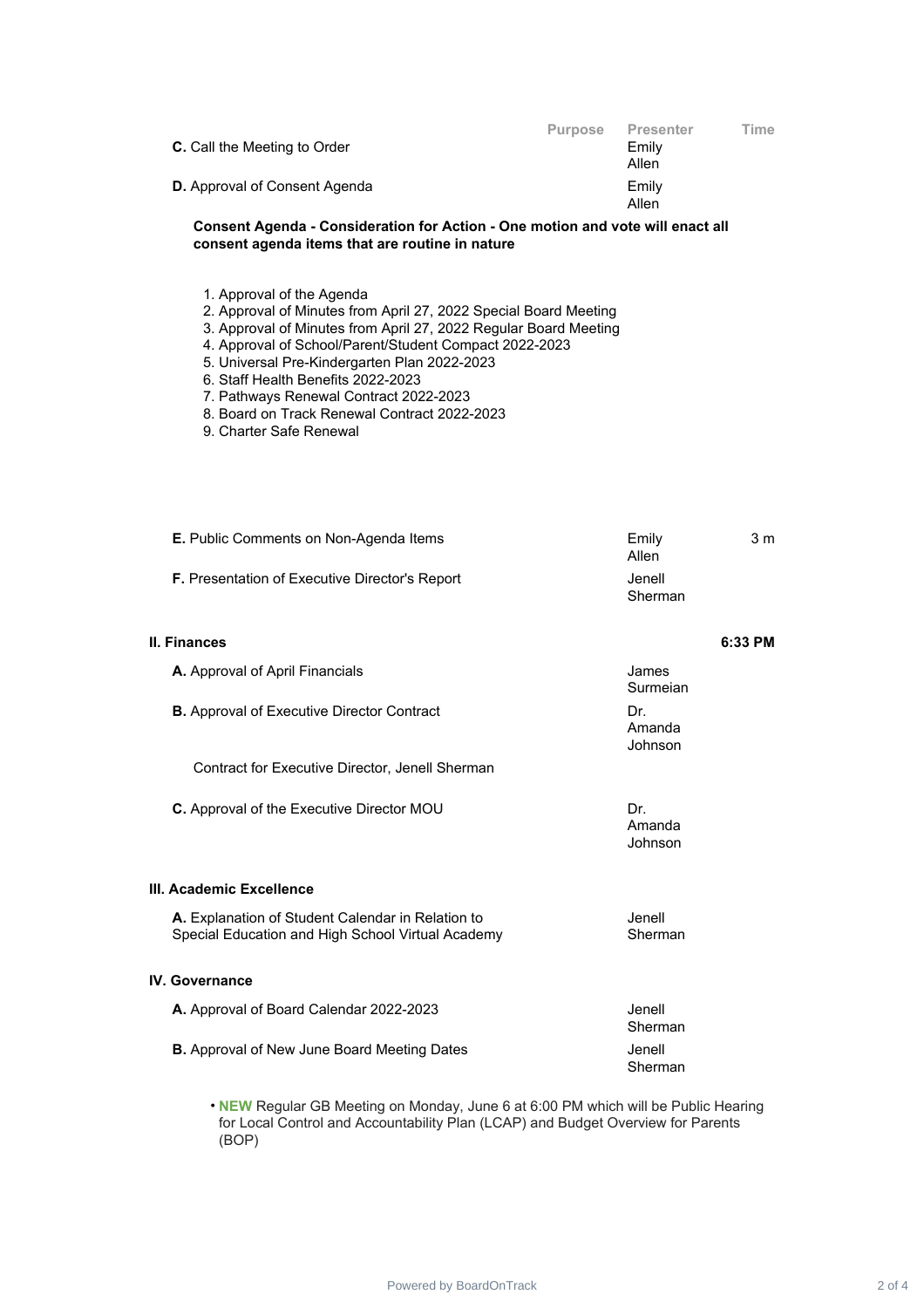Allen

| <b>C.</b> Approval of Board Member #3 Nomination: Kelley  | Emily          |
|-----------------------------------------------------------|----------------|
| Laliberte                                                 | Allen          |
| <b>D.</b> Approval of Board Member #4 Nomination: Caitlyn | Emily          |
| Obolsky                                                   | Allen          |
| <b>E.</b> Board Evaluation                                | Emily<br>Allen |
| <b>F.</b> Approval to go into Closed Sesson               | Emily<br>Allen |

PUBLIC EMPLOYEE PERFORMANCE EVALUATION (Gov. Code section 54957(b)(1).) Title: Executive Director

#### **V. Closing Items**

| <b>A.</b> Board Requests for Future Agenda Items                     | Emily<br>Allen |
|----------------------------------------------------------------------|----------------|
| <b>B.</b> Announcement of Next Regular Scheduled Board<br>Meeting    | Emily<br>Allen |
| The Next Regular Scheduled Board Meeting is June 2, 2022 at 6:30 PM. |                |

**C.** Adjourn Meeting **Emily C.** Adjourn Meeting **Emily** 

Public Comment Rules for Non-Agenda Items: Members of the public may address the Board on non-agenda items through the teleconference platform, Zoom, during the time allocation for public comment on nonagenda items. Zoom does not require the members of the public to have an account or login. Please either utilize the chat option to communicate to the administrative team of your desire to address the Board during this time or simply communicate orally your desire to address the Board when the Board asks for public comments on non-agenda items. Speakers may be called in the order requests are received. Comments are limited to 2 minutes each, with no more than 15 minutes per single topic. If a member of the public utilizes a translator to address the Board, those members of the public are allotted 4 minutes each to accommodate translation time. By law, the Board is allowed to take action only on items on the agenda. However, the Board may, at its discretion, refer a matter to school staff or calendar the issue for future discussion.

Public Comment Rules for Agenda Items: Members of the public may address the Board on agenda items through the teleconference platform, Zoom. Zoom does not require the members of the public to have an account or login. Please either utilize the chat option to communicate to the administrative team of your desire to address the Board on that agenda item or simply communicate orally your desire to address the Board when the Board asks for public comment on that item. Public comment will be allowed following the staff report, if any, on each agenda item. Speakers may be called in the order requests are received. Comments are limited to 2 minutes each, with no more than 15 minutes per agenda item. If a member of the public utilizes a translator to address the Board, those members of the public are allotted 4 minutes each to accommodate translation time.